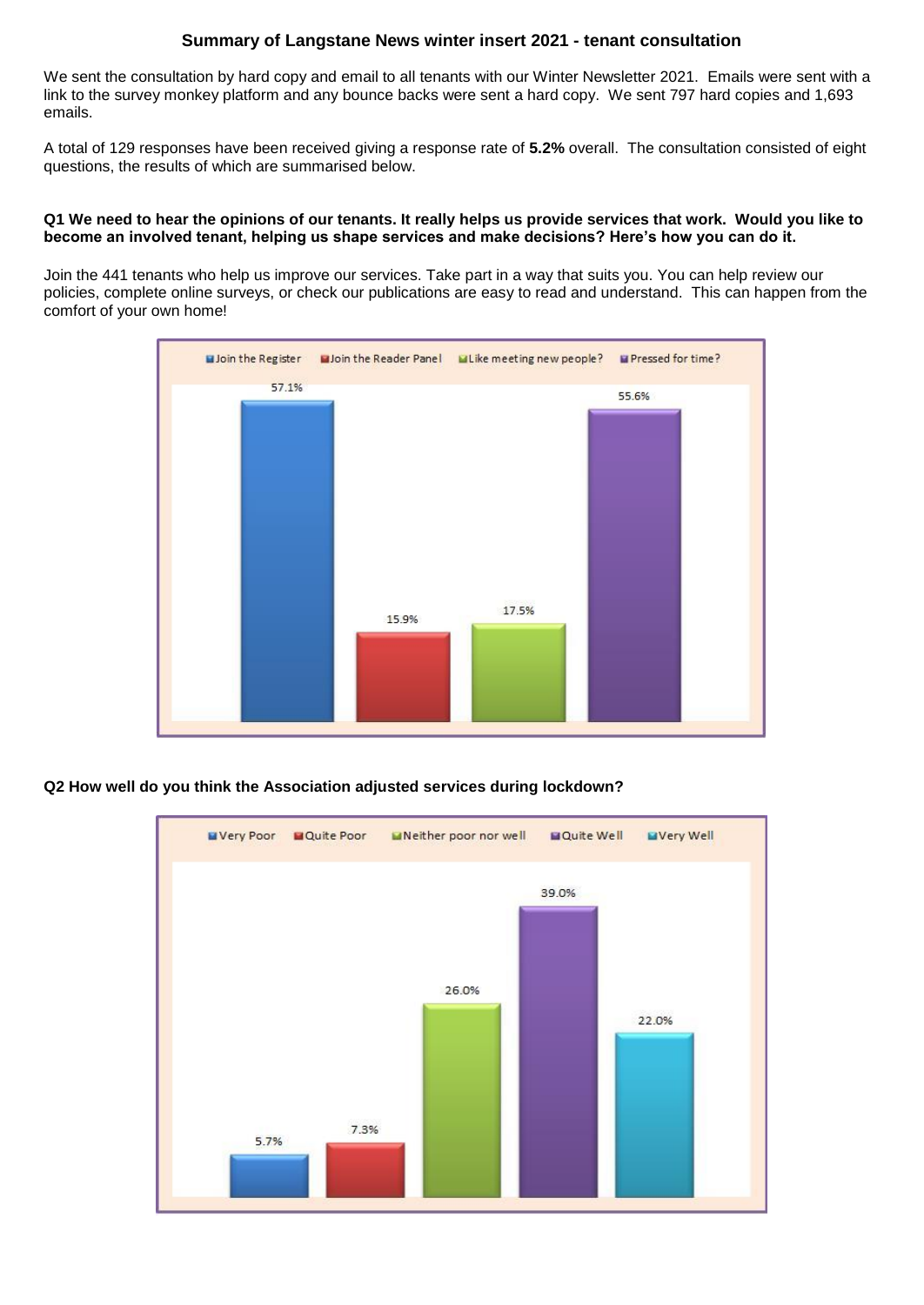# **Q3 What more could we have done to make the lockdown experience better for you as a tenant?**

Thank you for your comments and suggestions, these are being reviewed internally.





# **Q5 If yes, what time of day do you usually come in?**



### **IF SOMETHING ELSE PLEASE PROVIDE DETAILS:**

Thank you for your comments and suggestions, these are being reviewed internally.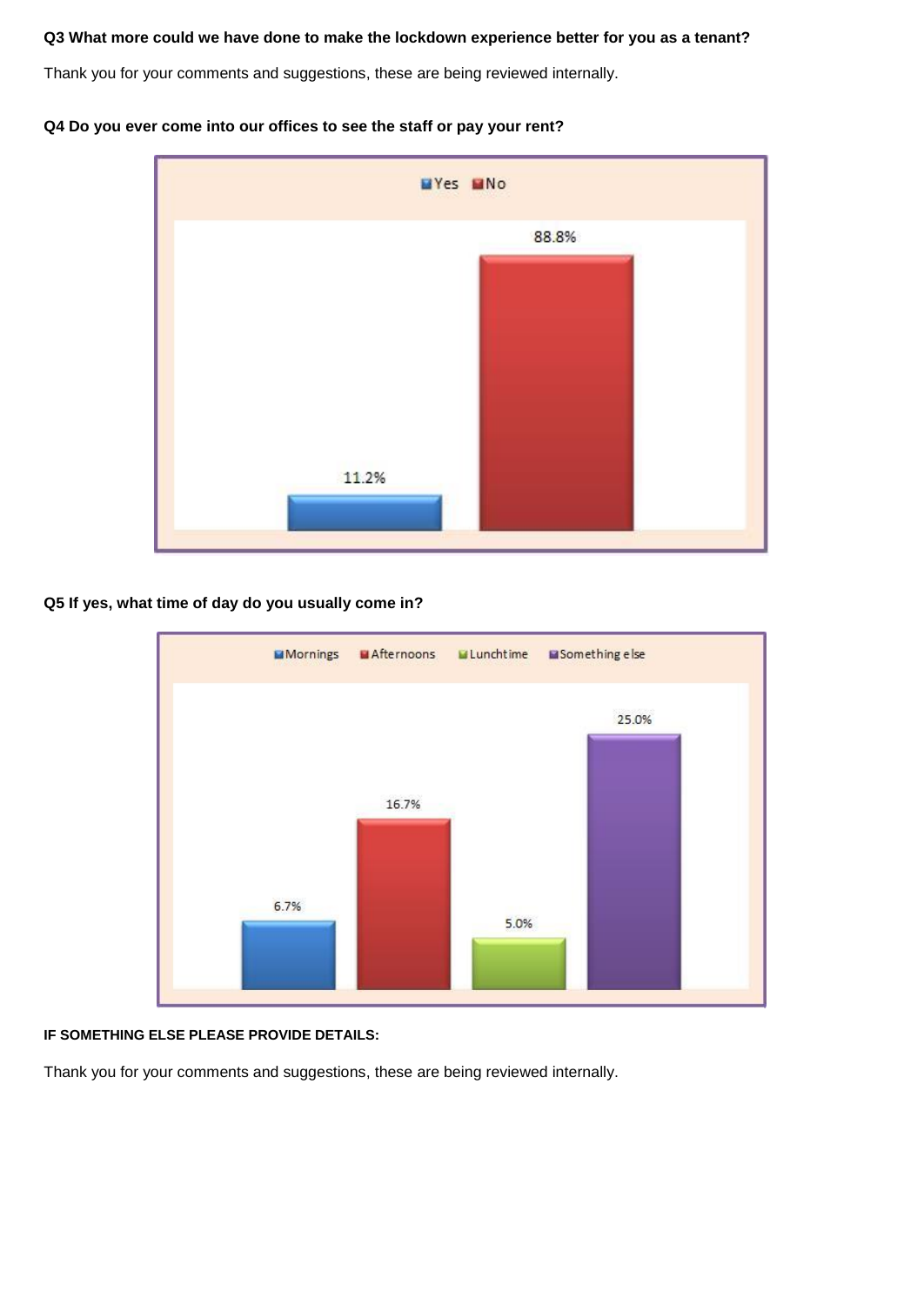# **Q6 We might decide to have certain times when we are open to office visits rather than being open 9am to 5pm.**

What times are you most likely to come and visit the office? (Please tick all that apply)



## **IF SOMETHING ELSE PLEASE PROVIDE DETAILS:**

Thank you for your comments and suggestions, these are being reviewed internally.

WYes WNo 61.3% 38.7%

**Q7 We might decide to offer virtual appointments with staff if you want to talk to us about your tenancy. Would you be happy to meet with a member of staff using a live video appointment rather than coming in to the office?**